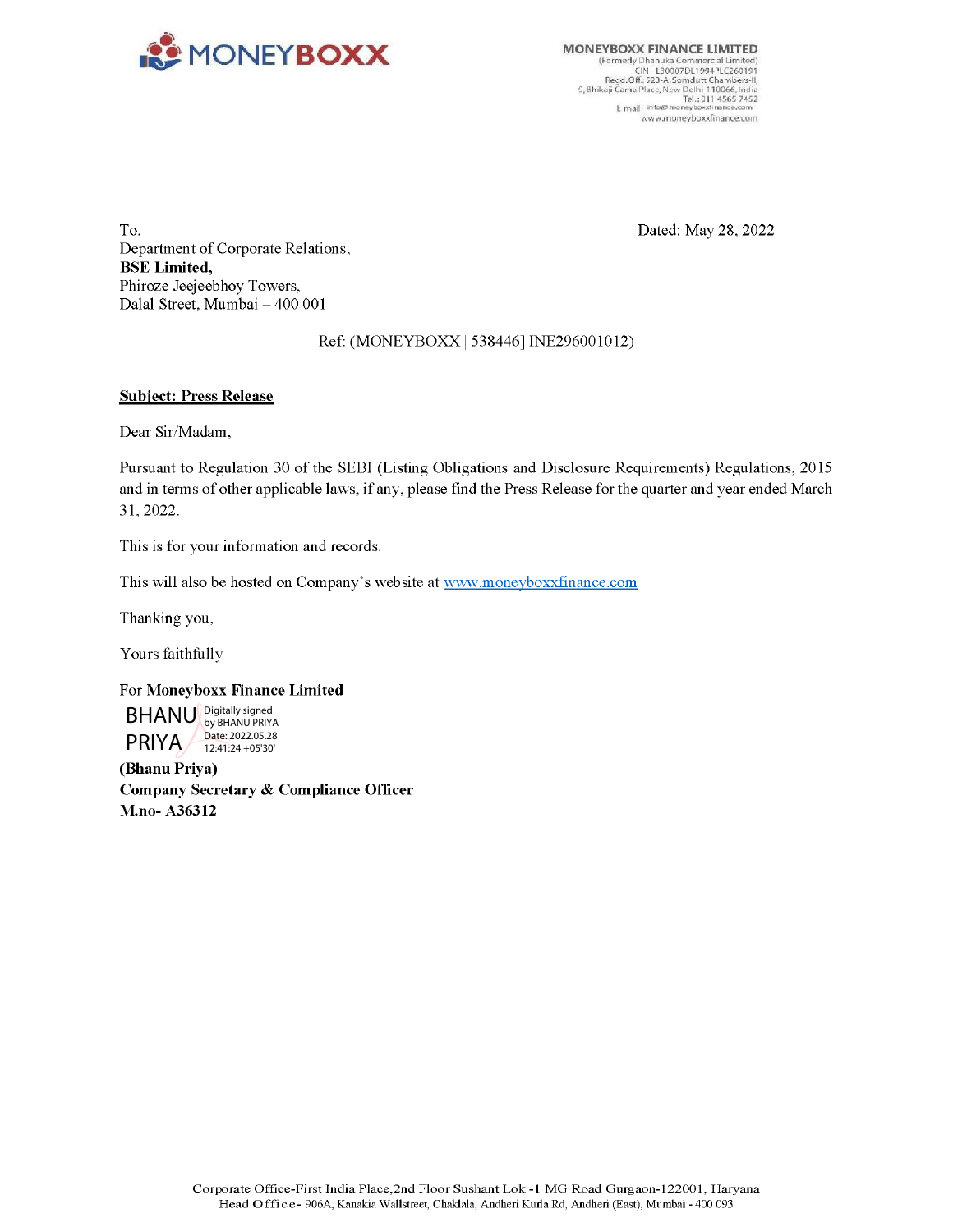

Registered Office: 523-A, Somdutt Chamber-II, 9, Bhikaji Cama Place, New Delhi, Delhi, 110066

# **PRESS RELEASE**

# **Moneyboxx Finance Limited - Financial Results for Q4 and FY22 ending 31st Mar 2022**

- Robust disbursements growth and rising branch productivity driving strong AUM growth
- $\blacktriangleright$  Asset quality remains strong and resilient amidst the pandemic
- Stronger capital position after Equity raise in Q3 FY22; expected to raise INR 22 crore in May 2022

# **New Delhi, May 27, 2022**

A meeting of the Board of Directors of Moneyboxx Finance Limited (Moneyboxx) today considered and approved the audited results for the quarter and year ended 31st March 2022.

| Results at a glance:        | <b>Q4 FY22</b> | <b>Q3 FY22</b> | Q4 FY21 | % YOY | % QOQ | <b>FY22</b> | <b>FY21</b> | % YOY  |
|-----------------------------|----------------|----------------|---------|-------|-------|-------------|-------------|--------|
| <b>Branches</b>             | 30             | 23             | 22      | 36.4% | 30.4% | 30          | 22          | 36.4%  |
| Key Financial in INR crore: |                |                |         |       |       |             |             |        |
| <b>Gross Disbursements</b>  | 46.87          | 33.15          | 25.07   | 86.9% | 41.4% | 112.34      | 55.44       | 102.6% |
| Loan Book (AUM)             | 119.05         | 91.36          | 61.88   | 92.4% | 30.3% | 119.05      | 61.88       | 92.4%  |
| Total Income                | 7.62           | 6.15           | 3.85    | 97.9% | 23.9% | 23.31       | 11.00       | 112.0% |
| Profit (Loss) after taxes   | $-0.42$        | $-0.88$        | $-0.51$ |       |       | $-3.72$     | $-2.97$     |        |

# **Performance Highlights of Q4 FY22 and FY22 ending 31st March 2022**

- **Business rebounded strongly from Q2 FY22 and branches reported higher productivity**: Company added 8 branches during the year and disbursement growth rebounded strongly from Q2 FY22 onward after very low disbursements in Q1 FY22 due to COVID19 second wave. Company posted record disbursements of INR 46.87 crores in Q4 FY22, growing at 86.9% compared to Q4 FY21 and registering a sequential growth of 41.4% over Q3 FY22. Focus on borrowers in essential sectors (livestock, kirana, other essentials) has helped Moneyboxx build a robust loan book with low NPAs and maintain very high collection efficiency even during pandemic. **Disbursements in FY22 grew by 102.6% to INR 112.34 crores compared to INR 55.44 crores in FY21**
- **Supported by strong disbursement growth and improving branch productivity, AUM grew by 92.4% to INR 119.05** crores as on March 31, 2022, in comparison to INR 61.88 crores as on March 31, 2021. Loan Book grew by 30.3% as on March 31, 2022, compared to Dec 31, 2021, benefiting from the strong disbursements in Q4 FY22
- **Total Income grew strongly by 112% to INR 23.31 crores in FY22** compared to INR 11.0 crores in FY21, in line with strong growth in business and AUM. Total Income at INR 7.62 crores in Q4 FY22 grew by 97.9% compared to Q4 FY21 and 23.9% compared to Q3 FY22
- Company reported Net Loss of INR 3.72 crore in FY22 compared to a Net Loss of INR 2.97 crore in FY21 as company expanded its operations to 30 branches by adding 8 branches in FY22. The losses are attributed to build-out stage costs in the initial years of operations and effect of pandemic. Losses would have been negligible in FY21 and FY22 without COVID. **The Company has strong branch unit-economics and is targeting to be profitable in FY23 driven by growing scale and AUM, improving branch productivity, and expected decline in cost of borrowings**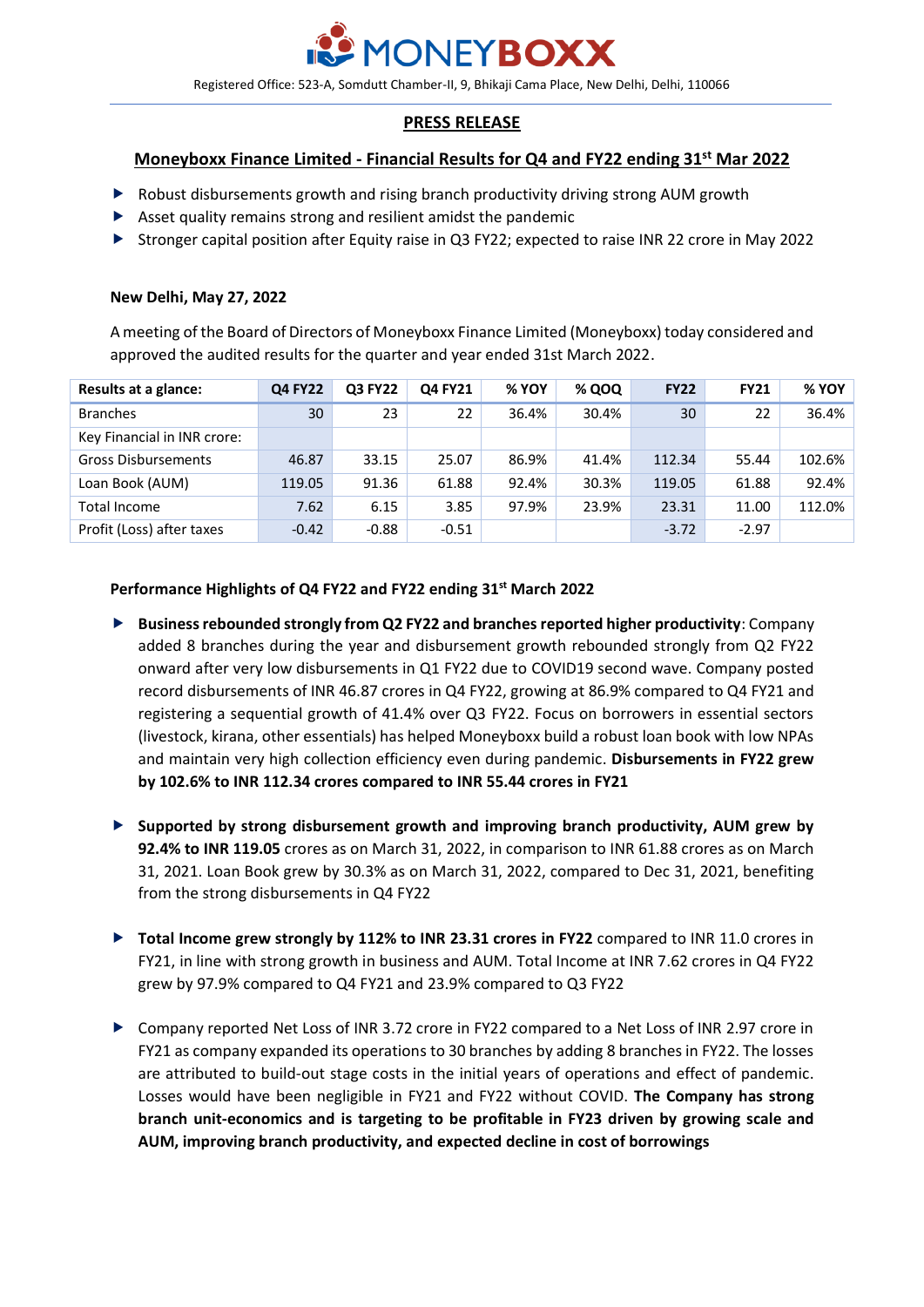

Registered Office: 523-A, Somdutt Chamber-II, 9, Bhikaji Cama Place, New Delhi, Delhi, 110066

| <b>Key Ratios</b>                                                           | 31-Mar-21 | 31-Mar-22 |
|-----------------------------------------------------------------------------|-----------|-----------|
| <b>Strong Capital Adequacy:</b>                                             |           |           |
| Tier-I Capital (% of Loan Assets)                                           | 37.66%    | 25.95%    |
| Tier-II Capital (% of Loan Assets)                                          | 0.38%     | 4.64%     |
| <b>Total Capital (% of Loan Assets)</b>                                     | 38.05%    | 30.59%    |
| Leverage (TOL / Owned Funds)                                                | 2.10      | 3.43      |
|                                                                             |           |           |
| <b>Robust Asset Quality:</b>                                                |           |           |
| <b>Gross NPA</b>                                                            | 0.21%     | 0.62%     |
| Net NPA                                                                     | 0.11%     | 0.31%     |
| ECL Provisions (% of Loan Assets)                                           | 0.49%     | 0.57%     |
| Loan write-offs as % of Avg. AUM                                            | 0.25%     | 1.07%     |
| Credit costs (Loan write-offs & Changes in ECL provisions as % of Avg. AUM) | 0.25%     | 1.48%     |

- **Robust asset quality**: Moneyboxx has exceptional asset quality with very low NPAs and write-offs owing to its **focus on essential sectors and robust underwriting practices**. Despite a severe second COVID wave, asset quality remains resilient with Gross NPA of 0.62% and Net NPA of 0.31% as on 31<sup>st</sup> March 2022. Loan write-offs remained contained at 1.07% of average AUM in FY22 (INR 96.45 Lacs) compared to 0.25% in FY21 (INR 11.24 Lacs) despite extraordinary circumstances created by pandemic. Credit costs including write-offs and changes in ECL provisions was 1.48% of average AUM in FY22 (INR 133.6 Lakhs) compared to 0.25% in FY21 (INR 11.24 Lacs)
- **Strong Capital Adequacy**: Moneyboxx strengthened its capital base by raising INR 14.42 crores Tier-I Equity Capital from non-promoter investors in Q3 FY22 and Tier-II Capital of INR 6.61 crores in H1 FY22 through issue of subordinated debt. **Company further expects to raise INR 22 crore of Equity Capital in May 2022**. The Company is strongly capitalized with Total Capital as % of Loan Assets at 30.59% (Tier-I Capital 25.95%) as of 31.03.2022 and Leverage ratio (TOL/Owned Funds) remains comfortable at 3.43 times as of 31.03.2022
- **Continuous validation by lenders including banks and global impact fund:** With addition of 4 new lenders (DCB Bank, Klay Finvest, Vivriti Capital and Western Capital) in FY22, lender count increased to 18 as on Mar'22 and it further added IDFC First Bank as lender in Apr 2022. Continued support from the existing lenders and addition of new lenders demonstrates the confidence of the lenders in Company's credit processes, asset quality, collection efficiency and the management team. The Company raised secured debt of INR 92.31 crores in FY22 (Term loans of INR 76.50 crores and PTC securities of INR 15.81 crores).

Commenting on the results, Deepak Aggarwal (Co-CEO & CFO) said, "We have a robust business model which remains resilient despite pandemic with very low NPAs owing to our focus on essential sectors, robust underwriting practices, collection efficiency and strong technology backbone with entirely digital processes**. We see strong growth opportunities given huge unmet credit gap for micro enterprises in INR 1-7 Lac loan segment in Tier-III and below areas and we have a scalable business model with proven underwriting, strong unit economics and agile technology platform**. Rising scale of operations, improving productivity, and expected decline in borrowing costs would improve profitability going forward. **Moneyboxx is committed to change the way impact investing is looked at and bring significant positive change in lives of borrowers**."